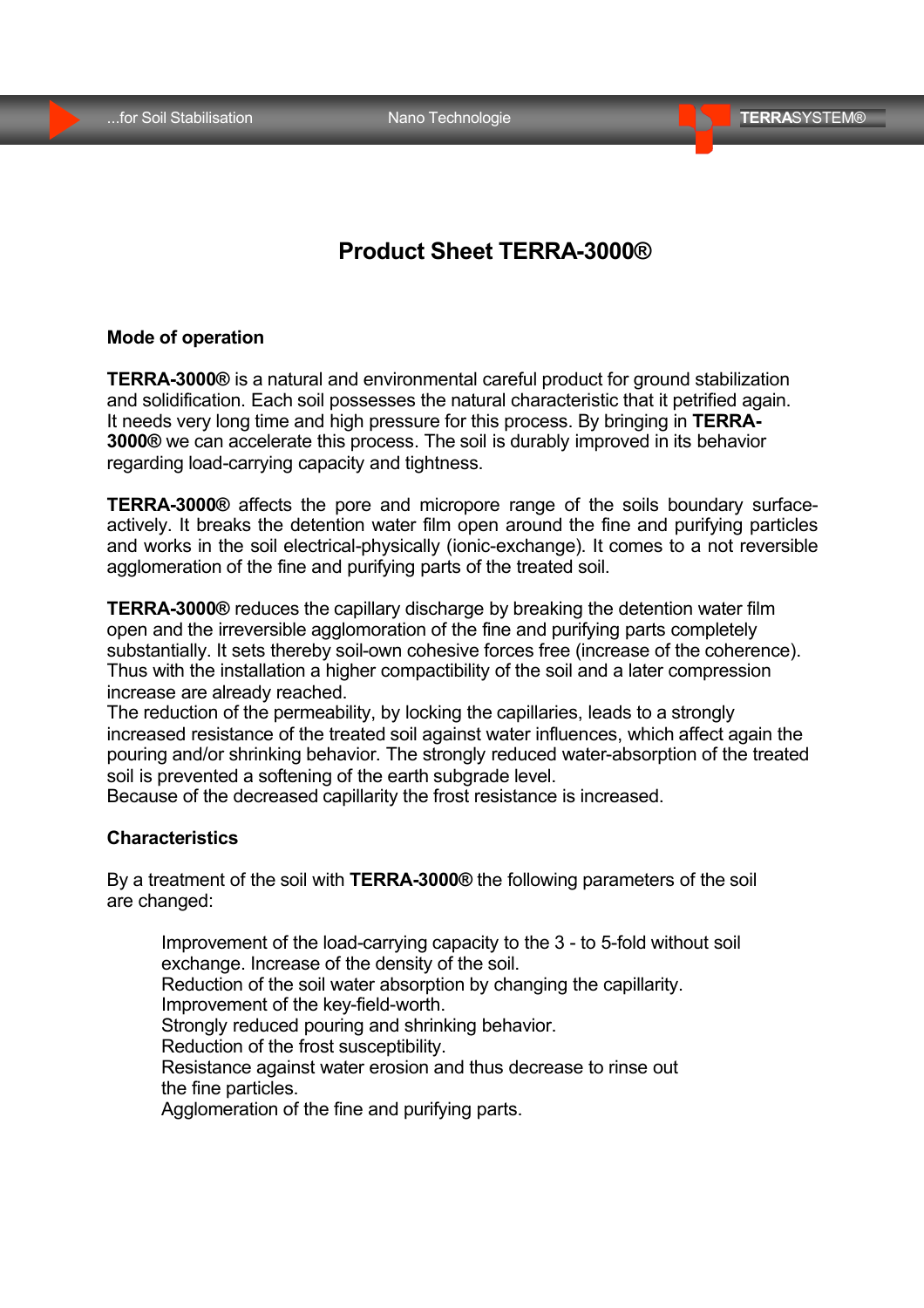### **Environmental compatibility**

**TERRA-3000®** is ecologically perfectly and their application for the environment completely harmless.

From the solidification of the soil with **TERRA-3000®** a durable connection with the treated soil particles results.

A leachate of the active substances does not take. Thus a leakage water is reached, which can be introduced without subsequent treatment into a surface water. The environment stays completely unladen.

#### **Application**

In principle all soil types for the use of **TERRA-3000®** are suitable. This applies to all semikohäsiven or cohesive soils, thus cohesive soils with a larger content of fine and purifying particles such as clay/tone and silt. In addition, all other non-cohesive soil types (crushed stone, gravel, sand) can be made usable for durable ground stabilization with **TERRA-3000®**, by attaching the missing fine parliamentary groups at clay/tone and silt. By to heavy clay soils, which usually exhibit a very high pouring and decrease potential, there is the possibility to temper the clay/tone by addition of noncohesive materials.

Best part of the soil parameters for the application of **TERRA-3000®**:

 $\blacktriangleright$  The fine fraction (less than 0.002 mm) of the soil should be a minimum of  $>15\%$ . The grading curve should be around 1/3 loam (<0.063 mm), 1/3 sand (0.063 mm to 2 mm) and 1/3 gravel (2-50mm).

► The residual moisture of the soil should be in the vicinity of the Proctor-optimum. The optimal conditions are 10% - 14% moisture, which is determined by a proctor-test. By the addition of TERRA-3000® after densification, optimum densities can be achieved.

- ► The frame of the Proctor value of the treated soil (pd) should be >1850 kg/m3.
- $\blacktriangleright$  The moisture is due to the flow limit (wt) in the range 20-60%.
- $\blacktriangleright$  The plasticity index (Ip) is in the range of 5 30%.
- ► (less) <4% of organic impurities (humus, roots)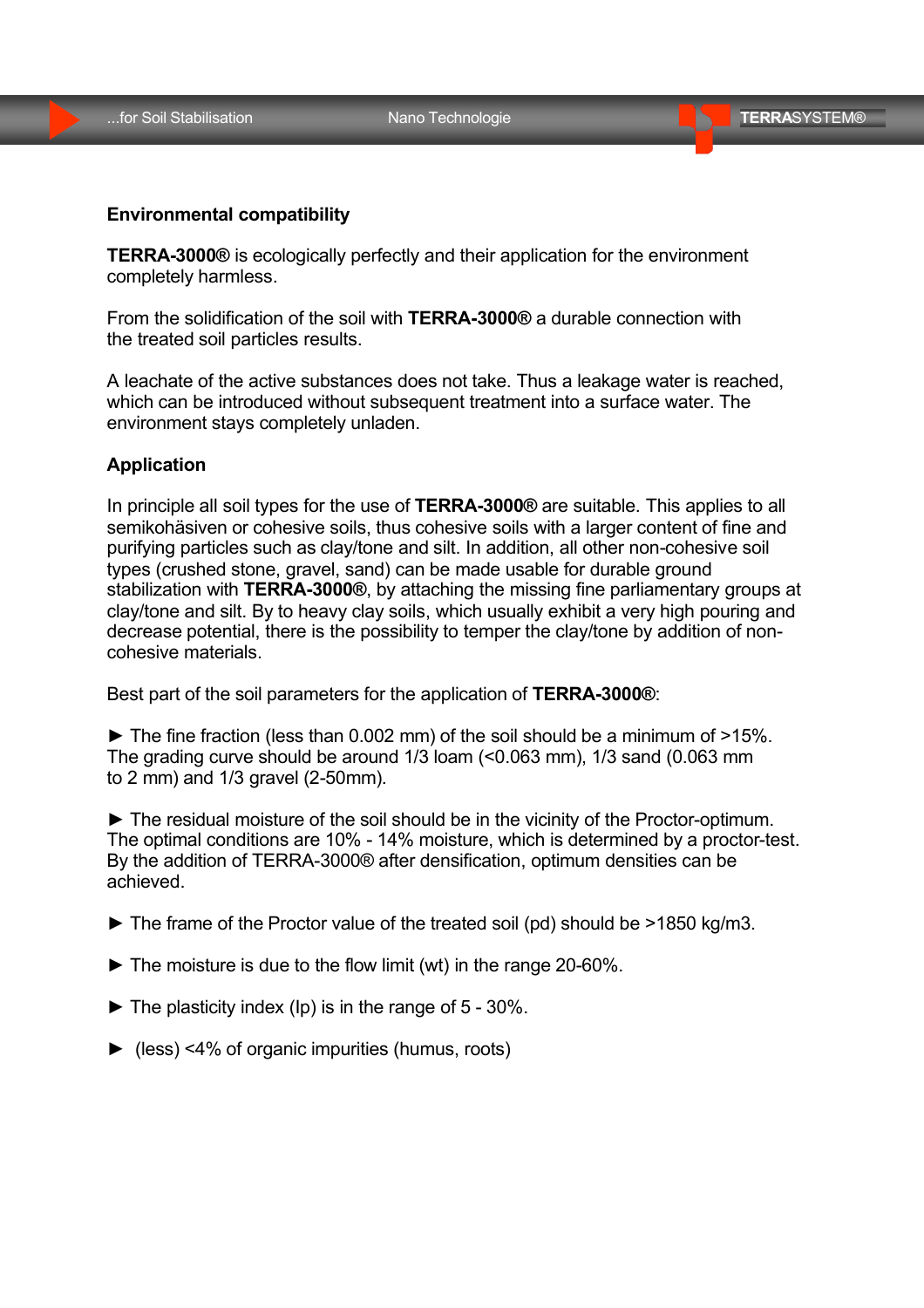To determine these parameters, the following analyzes are required:

**1.** Particle size distribution: identification by screening or sedimentation analysis (Aräometer) or laser analysis - Measuring range: <0.002 mm to 50 mm

**2.** Classification of soil according to DIN 18196 or SUCS (soil classifiction unique system)

**3.** Determination of the natural moisture content (NMC)

**4.** Capillarity test: produce two specimens (press cores), once treated with TERRA-3000® , even once without TERRA-3000®. Re-drying at about half the Proctor- Value - then 48 hours in a water bath (water immersion test) with an evaluation.

**5.** Determination of organic additives (humus, roots) by glowing loss.

### **Necessary equipment**

- Grader with Ripper
- Special Stone-milling-cutter for soil and to bringing in of **TERRA-3000®**
- "Sheep-foot-roller" for the rough compression of cohesive soils
- "Rubber-wheel-roller" or "plain-roller" for the fine compression more than 10 ton on the front-roller without vibration or oszilation!

If various equipment is difficult to be organized, we also can use machines from conventional road construction. This can reduce the equipment expenditure substantially and helps thereby costs to save. This does not have however on the quality of workmanship and/or on the effect of **TERRA-3000®** influence.